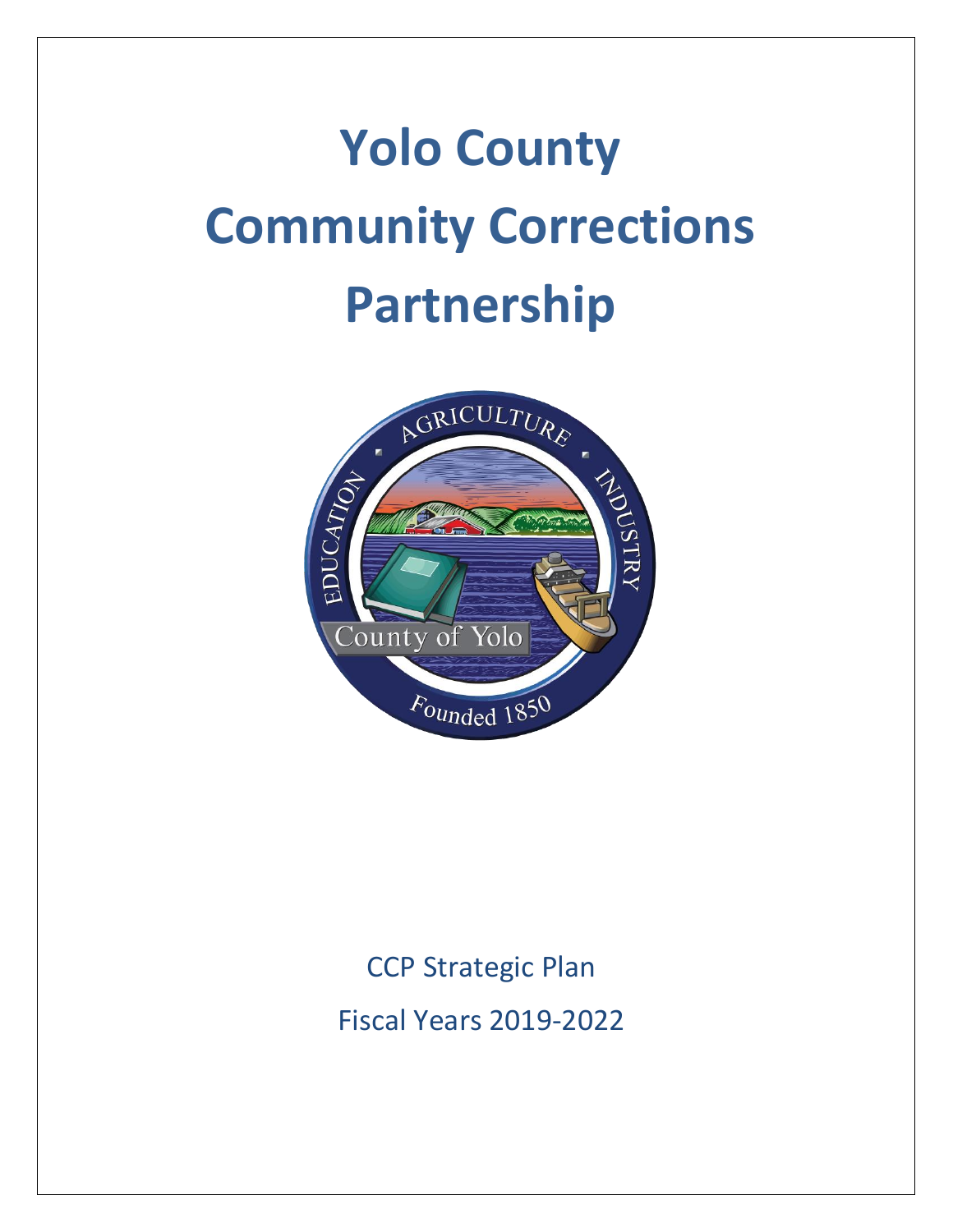# **Table of Contents**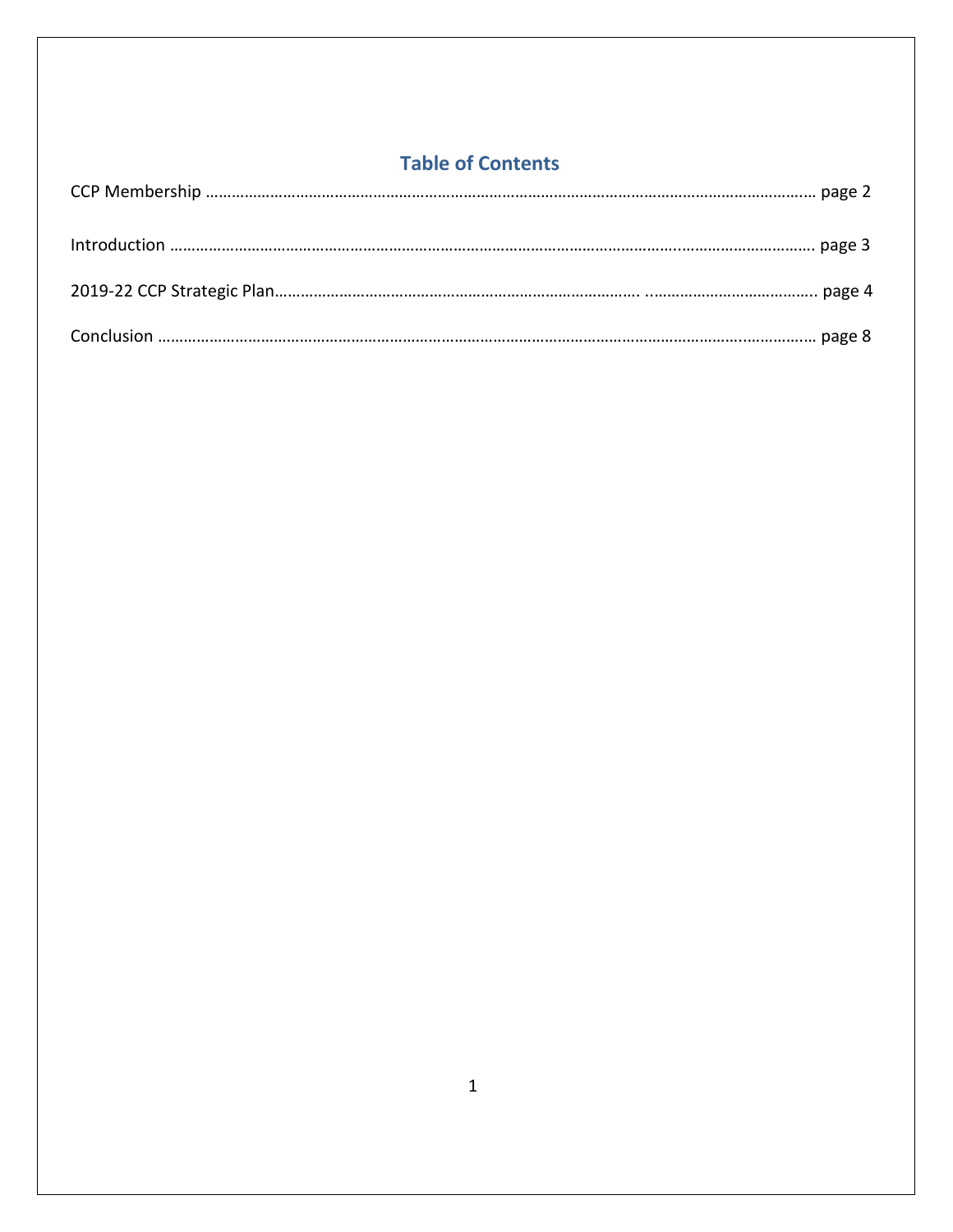# **Membership of the Yolo County Community Corrections Partnership**

Chief Probation Officer: Dan Fruchtenicht\* Presiding Judge or Designee: Shawn Landry\* County Supervisor: Jim Provenza District Attorney: Jeff Reisig\* Public Defender: Tracie Olson\* Sheriff: Tom Lopez\* Chief of Police (Winters): John Miller\* Head of Department of Social Service: Karen Larsen\* Head of Department of Employment: Karen Larsen Head of Department of Mental Health: Ian Evans on behalf of Karen Larsen Head of Alcohol & Substance Abuse Programs: Ian Evans on behalf of Karen Larsen Head of County Office of Education: Garth Lewis Community-Based Organization Representative: Marc Nigel Individual who represents interests of victims: Laura Valdes

\* denotes Executive Committee Member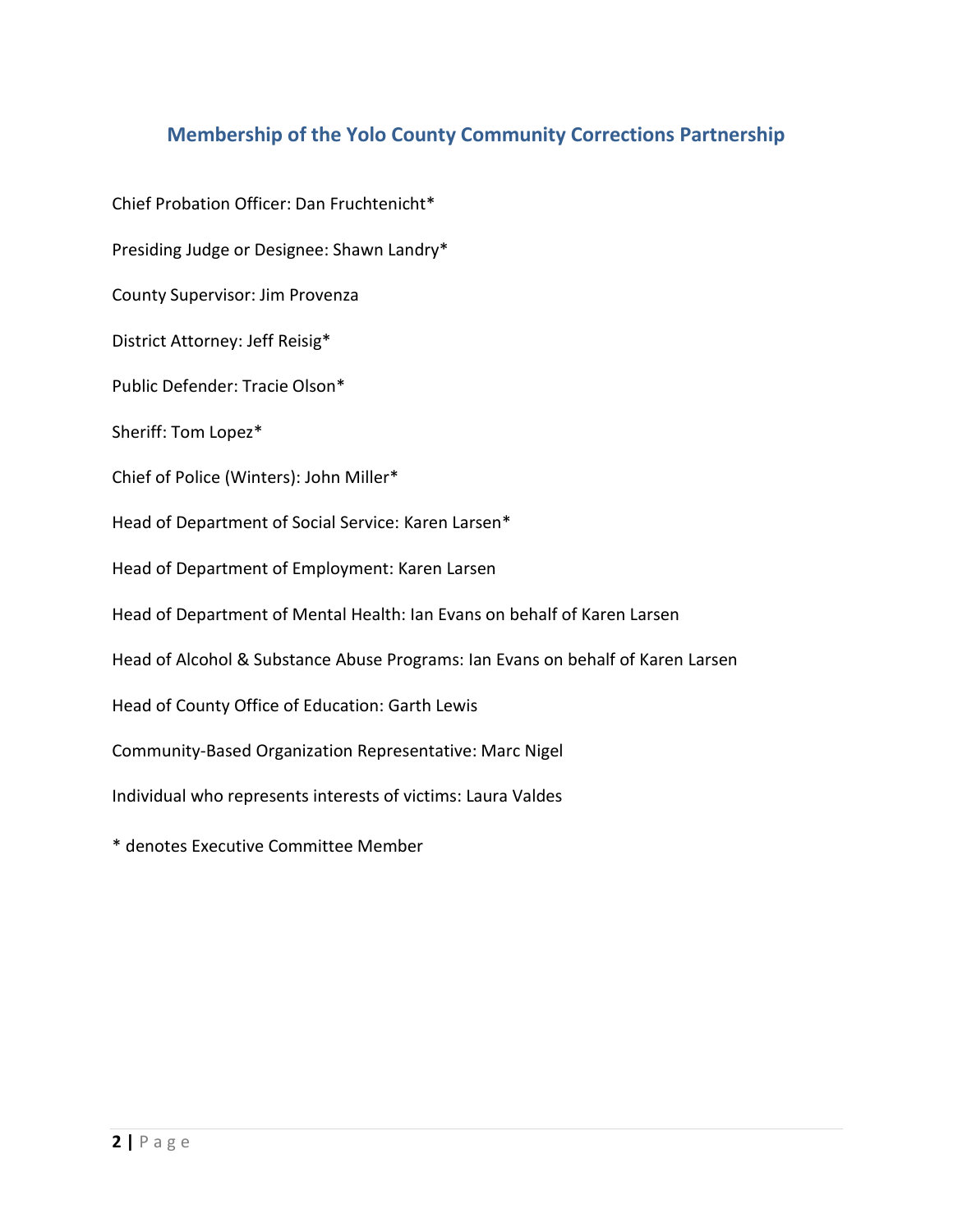# **Introduction**

In 2011, the United States Supreme Court upheld a lower court order, which directed California to reduce their prison population from 190% of capacity to 137.5% of capacity. In order to fulfill the court order and improve rehabilitative and treatment services for offenders, the California State Legislature passed Assembly Bill 109. This legislation realigned a significant amount of state funding that supported state prison and parole capacity for non-serious, non-violent, nonsexual offenders. The legislature believed that local jurisdictions could take this new funding and develop services that would have a great affect at lowering recidivism rates among the effected criminal population. AB 109 placed the County CCPs in charge of a significant portion of this new funding, and tasked the local criminal justice partners with collaboratively creating a public safety realignment plan.

Due to significant changes in the criminal justice population and the availability of state funding for realignment programming, the Community Corrections Partnership (CCP) decided to conduct a review and revision of their 2014-2019 Strategic Plan. The purpose of the process was to review progress of the Strategic Plan and make alterations in light of the changed criminal justice environment. The revision process began in March 2018 and concluded in January 2019 with an approved draft of a 2019-2022 CCP Strategic Plan approved by the Board of Supervisors in February of 2019.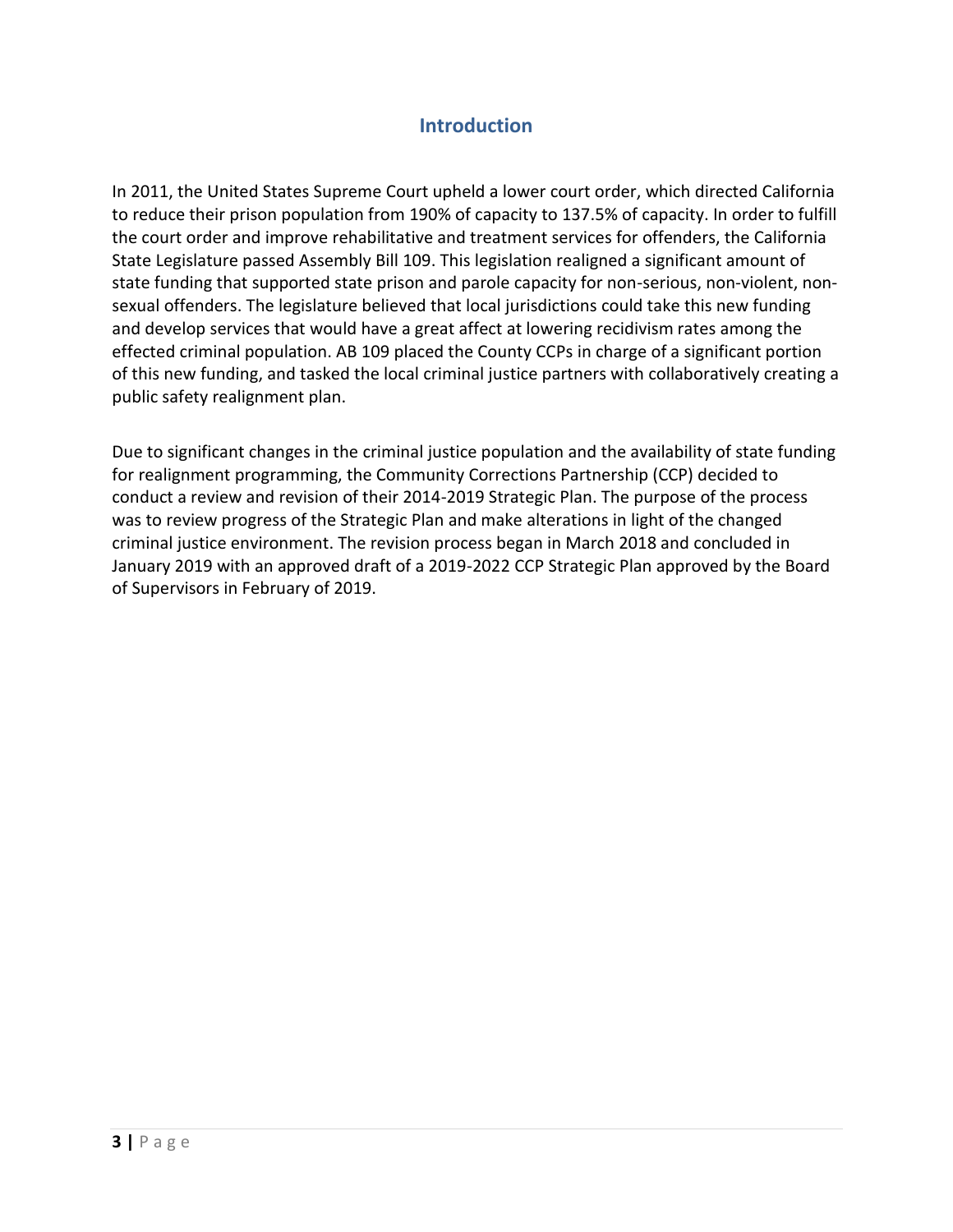## **CCP 2019–2022 Strategic Plan**

#### **Mission**

"The mission of the Yolo County Community Corrections Partnership is to protect the public by holding offenders accountable and providing opportunities that support victim and community restoration, offender rehabilitation and successful reintegration."

#### **Revised Goals**

Goal 1: Ensure a Safe Environment for All Residents and Visitors by Reducing and Preventing Local Crime and Reducing Recidivism

Goal 2: Restore Victims and the Community and Hold Offenders Accountable

Goal 3: Build Offender Competency and Support Community Reintegration

#### **Objectives**

| 1a             | Work to build a comprehensive continuum of substance abuse services, and improve mental health and       |
|----------------|----------------------------------------------------------------------------------------------------------|
|                | substance abuse service provision.                                                                       |
| 1 <sub>b</sub> | Find ways to more effectively receive input and share information with the public regarding criminal     |
|                | ustice and CCP efforts.                                                                                  |
| 1c             | Develop an integrated justice and behavioral health data sharing platform which will increase            |
|                | information sharing and coordination among law enforcement agencies and behavioral health partners.      |
| 1d             | Incorporate outcome-driven decision making by implementing current research and evidence based-          |
|                | practices.                                                                                               |
| 1e             | Implement research-based prevention and educational programs.                                            |
| 2a             | Develop a baseline of data to measure victim satisfaction in Yolo County.                                |
|                |                                                                                                          |
| 2 <sub>b</sub> | Implement a probation case management system.                                                            |
| 2c             | Reduce Failure to Appears in criminal courts.                                                            |
| 2d             | Expand the use of restorative justice programs.                                                          |
| 3а             | Expand the use and availability of evidence based in-custody programming to offenders.                   |
|                |                                                                                                          |
| 3 <sub>b</sub> | Expand the capacity of existing specialty courts; Evaluate the viability of adding new specialty courts. |
| 3c             | Expand housing investments to assist with offender reentry.                                              |
| 3d             | Safely reduce the number of people with mental illness in the jail system.                               |
| 3е             | Increase the percentage of offender population who are registered to vote.                               |
| 3f             | Research and analyze the causes of recidivism, and identify best practices in addressing causes.         |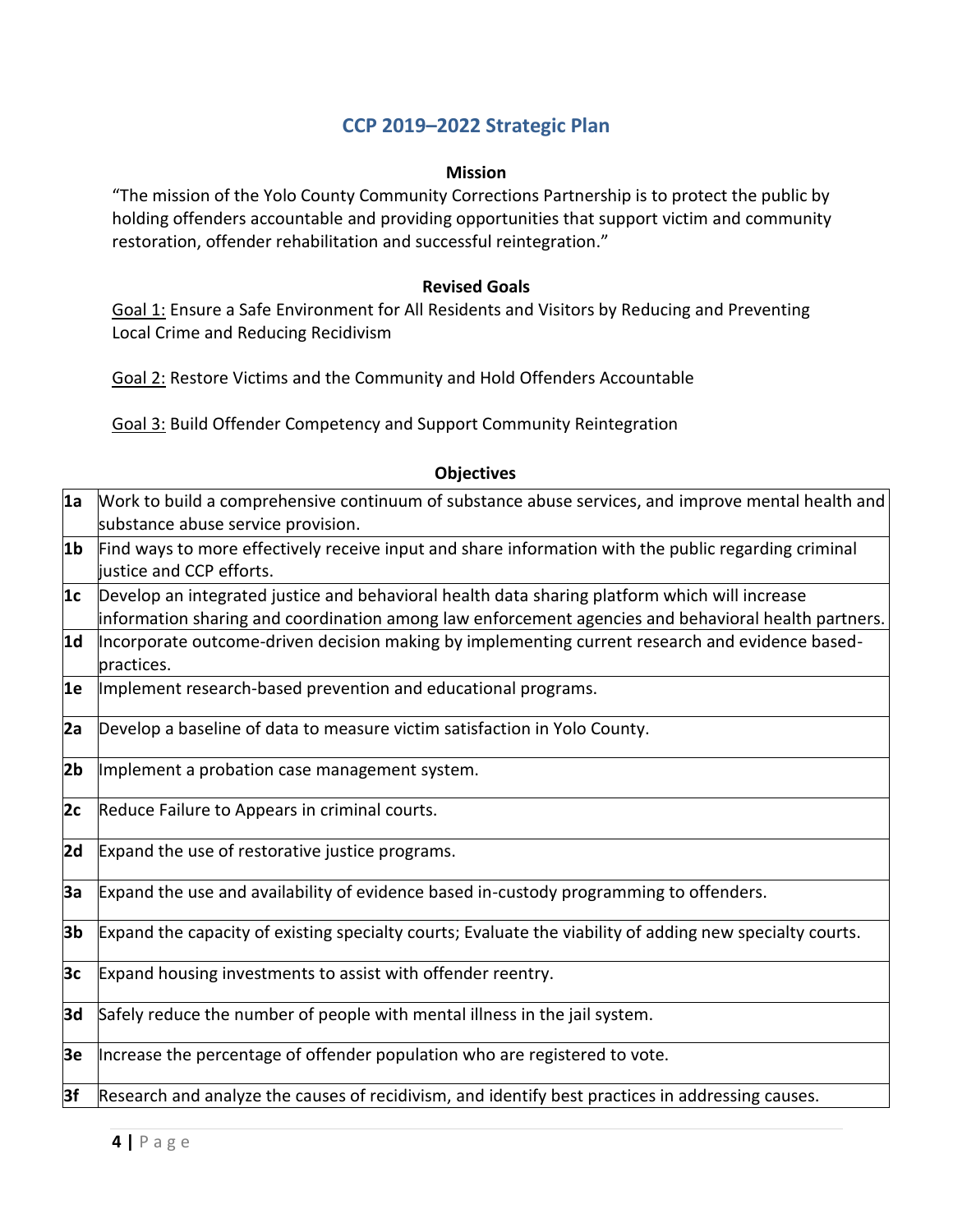| <b>Objective</b> | <b>Description</b>                            | <b>Actions</b>                                              | <b>Leads</b> |
|------------------|-----------------------------------------------|-------------------------------------------------------------|--------------|
| 1a               | Work with the Criminal                        | Improve VA verification at the jails and                    | <b>CCP</b>   |
|                  | Justice Continuum of                          | establish a baseline of data for the number of              |              |
|                  | Care Work Group to                            | veterans in the jail.                                       |              |
|                  | build a comprehensive                         |                                                             |              |
|                  | continuum of                                  | Partner with the Criminal Justice Continuum of              |              |
|                  | substance abuse                               | Care Work Group to identify future service                  |              |
|                  | services, and improve                         | needs and arising issues in the criminal justice            |              |
|                  | mental health and                             | system.                                                     |              |
|                  | substance abuse                               |                                                             |              |
|                  | service provision.                            | Research ways to address probationer needs,<br>٠            |              |
|                  |                                               | such as employment and medical services.                    |              |
| 1 <sub>b</sub>   | Find ways to more                             | Explore the creation of a Yolo County Criminal<br>$\bullet$ | DA           |
|                  | effectively receive                           | Justice Advisory Committee.                                 |              |
|                  | input and share                               |                                                             | CAO          |
|                  | information with the                          | Organize a list of criminal justice and                     |              |
|                  | public regarding                              | treatment organizations, and begin giving                   | Supervisor   |
|                  | criminal justice and CCP                      | updates from these other organizations.                     | Provenza     |
|                  | efforts.                                      |                                                             |              |
| 1 <sub>c</sub>   | Develop an integrated                         | Work with CRAM to create a criminal justice IT<br>$\bullet$ | Sheriff      |
|                  | justice and behavioral<br>health data sharing | plan to coordinate data management efforts.                 | <b>HHSA</b>  |
|                  | platform which will                           |                                                             |              |
|                  | increase information                          | Research and interview other agencies                       | CAO          |
|                  | sharing and                                   | regarding their data sharing projects.                      |              |
|                  | coordination among                            | Decide on the best system design approach for<br>٠          |              |
|                  | law enforcement                               | Yolo County and hire a consultant to create                 |              |
|                  | agencies and                                  | project plan and RFP for data sharing.                      |              |
|                  | behavioral health                             |                                                             |              |
|                  | partners.                                     | Secure funding for data sharing system.                     |              |
| 1d               | Incorporate outcome-                          | Work with the California State Association of               | CAO          |
|                  | driven decision making                        | Counties (CSAC) through the Results First                   |              |
|                  | by implementing                               | partnership to create a cost-benefit analysis               |              |
|                  | current research and                          | tool for our CCP programs.                                  |              |
|                  | evidence based-                               |                                                             |              |
|                  | practices.                                    | Implement evidence based contracting.                       |              |
|                  |                                               |                                                             |              |
|                  |                                               |                                                             |              |

## **Goal 1: Ensure a Safe Environment for All Residents and Visitors by Reducing and Preventing Local Crime and Reducing Recidivism**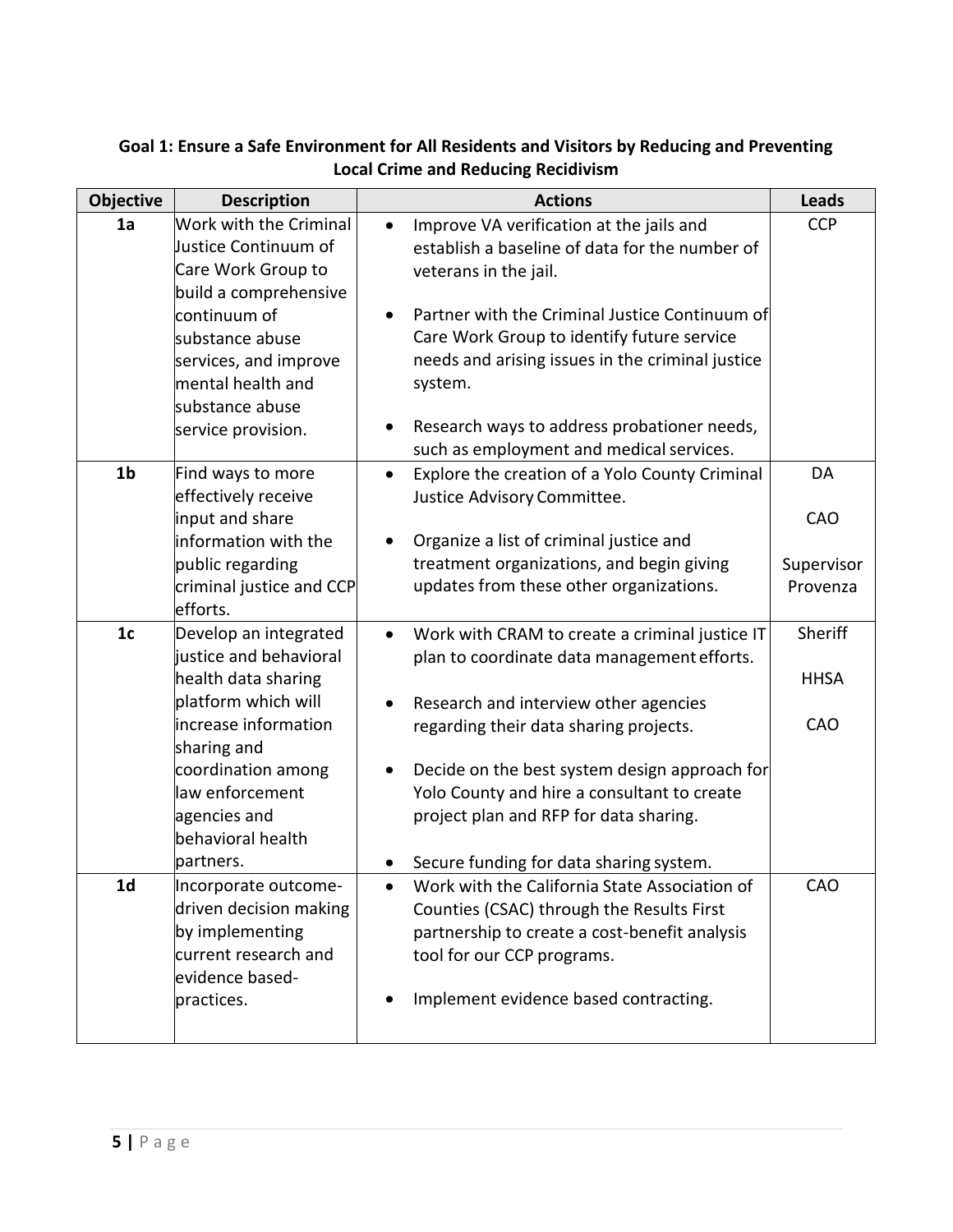| 1e | Implement research-<br>based prevention and<br>educational programs. | Work with partners to increase the<br>educational programming for inmates in the<br>county jail.     | Probation<br>Sheriff |
|----|----------------------------------------------------------------------|------------------------------------------------------------------------------------------------------|----------------------|
|    |                                                                      | Support neighborhood programs such as<br>Police Activity Leagues.                                    |                      |
|    |                                                                      | Examine the availability of parenting program<br>and supportive services.                            |                      |
|    |                                                                      | Evaluate the "school to prison pipeline"<br>reports to determine effective areas of<br>intervention. |                      |
|    |                                                                      | Explore and identify best practices in<br>prevention programs utilizing the "family"<br>model".      |                      |
|    |                                                                      | Develop public education and awareness<br>programs.                                                  |                      |

# **Goal 2: Restore Victims and the Community and Hold Offenders Accountable**

| <b>Objective</b> | <b>Description</b>                                                                 | <b>Actions</b>                                                                                                                                                                                                                                            | <b>Leads</b>                              |
|------------------|------------------------------------------------------------------------------------|-----------------------------------------------------------------------------------------------------------------------------------------------------------------------------------------------------------------------------------------------------------|-------------------------------------------|
| 2a               | Develop a baseline of<br>data to measure<br>victim satisfaction in<br>Yolo County. | Use collected data to create a baseline of<br>$\bullet$<br>victim satisfaction for further analysis.                                                                                                                                                      | DA                                        |
| 2 <sub>b</sub>   | Implement a<br>probation case<br>management system.                                | Complete phase 3 of the probation case<br>management system.                                                                                                                                                                                              | Probation                                 |
| 2c               | Reduce Failure to<br>Appears in criminal<br>courts.                                | Collect baseline data on FTAs in Yolo County.<br>$\bullet$<br>Create a list of actions that will potentially<br>reduce FTAs, analyze best options, track<br>progress of implemented actions, and<br>implement new actions that reflect best<br>practices. | Probation<br>Public<br>Defender<br>Courts |
| 2d               | Expand the use of<br>restorative justice<br>programs.                              | Continue to expand neighborhood court to<br>$\bullet$<br>include more offenders.<br>Research other restorative justice programs.                                                                                                                          | DA<br><b>HHSA</b>                         |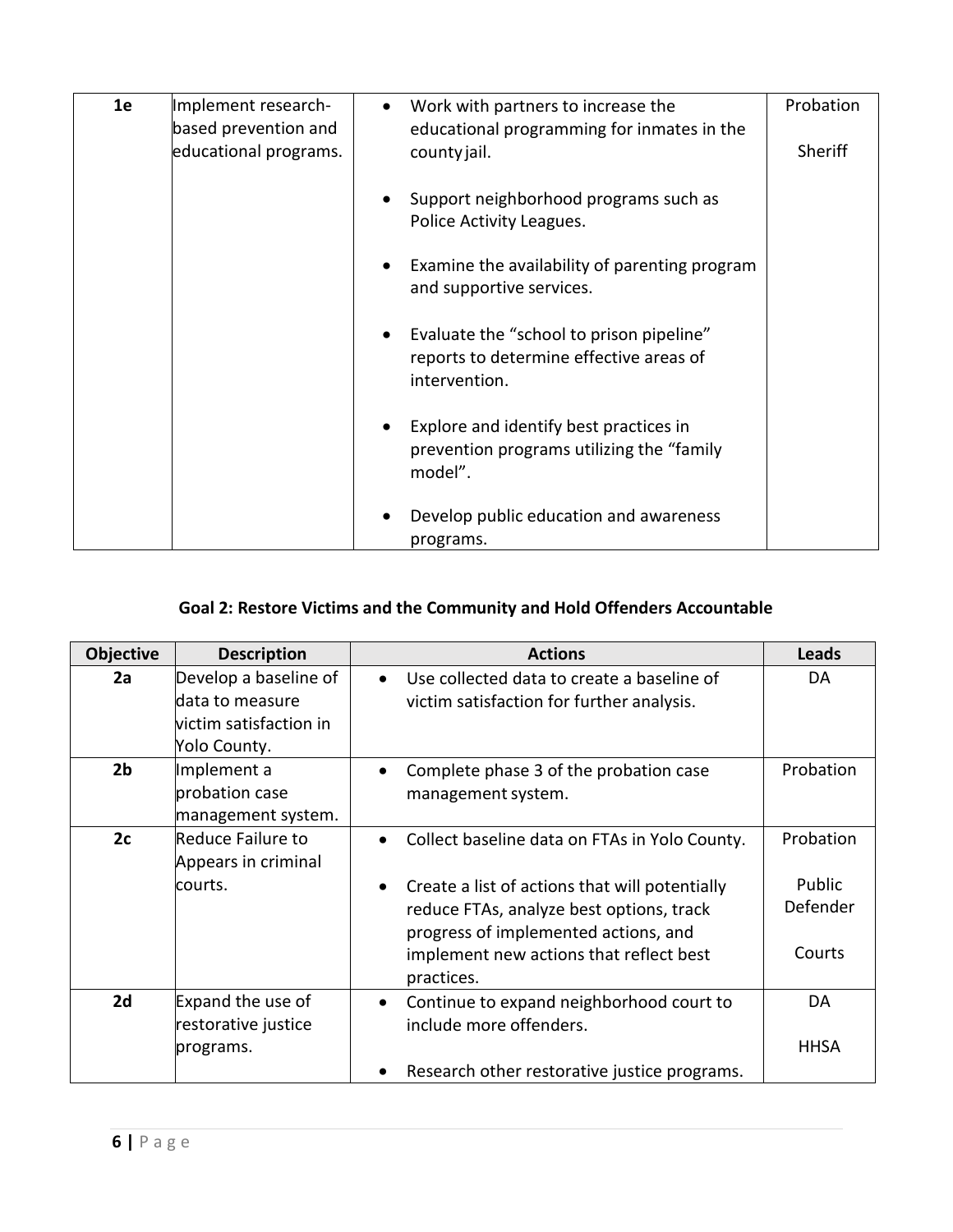| Objective      | <b>Description</b>                                                                                                   | <b>Actions</b>                                                                                                                                                                                                                                                                                                                                                                                                                                                           | Leads                                                          |
|----------------|----------------------------------------------------------------------------------------------------------------------|--------------------------------------------------------------------------------------------------------------------------------------------------------------------------------------------------------------------------------------------------------------------------------------------------------------------------------------------------------------------------------------------------------------------------------------------------------------------------|----------------------------------------------------------------|
| 3a             | Expand the use and<br>availability of evidence<br>based in-custody<br>programming to<br>offenders.                   | Explore the implementation of Day Reporting<br>$\bullet$<br>Center (DRC) programs, educational<br>resources, and assessments for the new<br>county jail facilities.<br>Create an adult reentry strategic plan.<br>Incorporate expanded inmate programming<br>in the new jail projects.<br>Prioritize in-custody programming and<br>contracts with providers that utilize evidence-<br>based practices.                                                                   | Sheriff                                                        |
| 3 <sub>b</sub> | Expand the capacity of<br>existing specialty courts;<br>Evaluate the viability of<br>adding new specialty<br>courts. | Collect data for the Addiction Intervention<br>$\bullet$<br>Court, and compare protocols to accepted<br>drug court protocols and modify as<br>appropriate.<br>Perform gap analysis of specialty courts that<br>have not been implemented (E.G. Veteran's<br>Court, DUI Court, Reentry Court).<br>Work with the Criminal Justice Grant Writing<br>Team to explore the feasibility of applicable<br>grant opportunities to expand existing or add<br>new specialty courts. | Courts<br>Public<br>Defender<br>Probation<br>DA<br><b>HHSA</b> |
| 3c             | <b>Expand housing</b><br>investments to assist<br>with offender reentry.                                             | Analyze the feasibility and cost of expanding<br>housing capacity.<br>Take one or more actions to increase housing<br>capacity; Work with the Criminal Justice<br>Grant Writing Team as appropriate to secure<br>funding.                                                                                                                                                                                                                                                | Public<br>Defender<br><b>HHSA</b>                              |

# **Goal 3: Build Offender Competency and Support Community Reintegration**